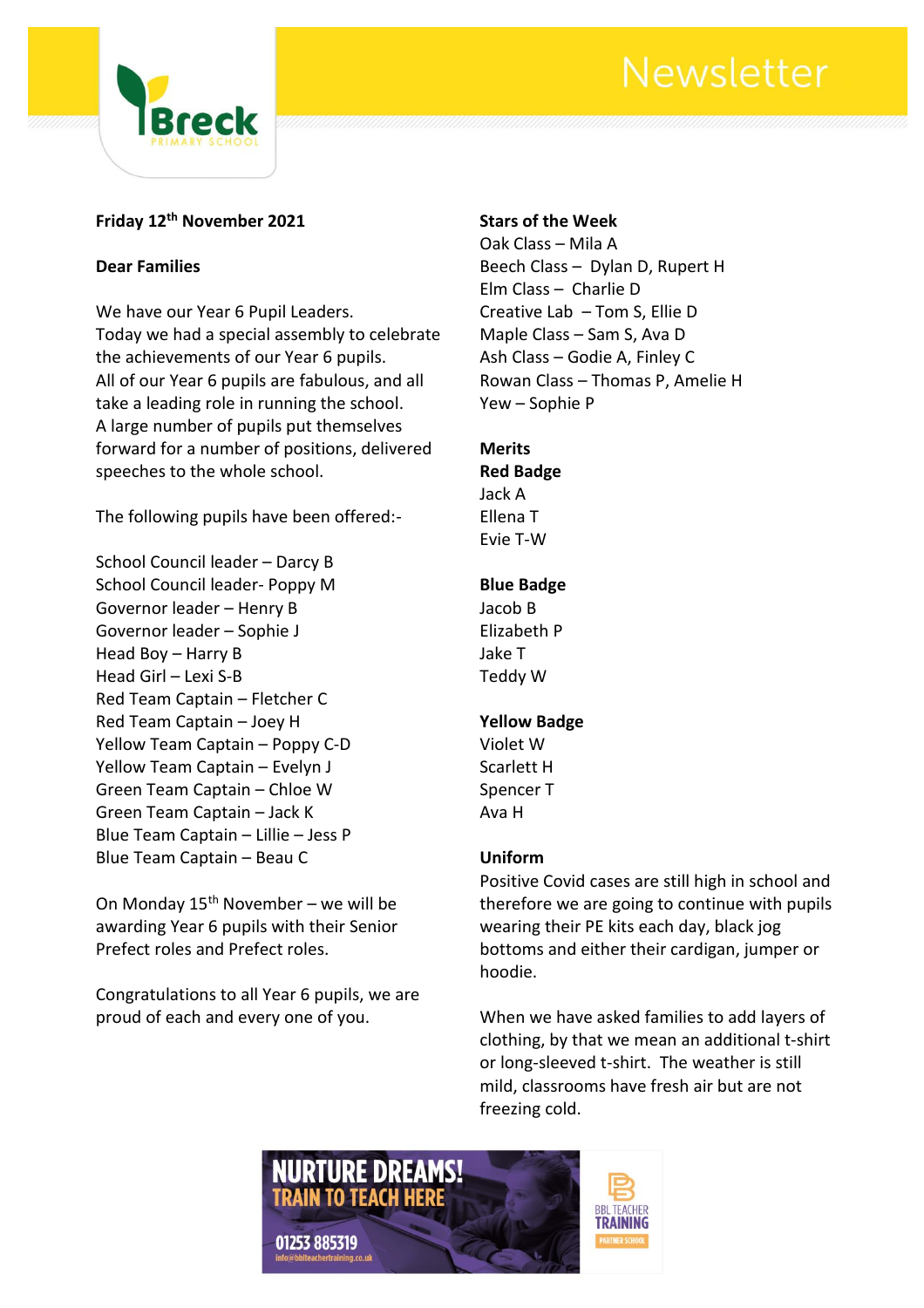

Your children are safe and happy and are thoroughly enjoying school. As soon as we are able to review this control measure we will let all families know.

We continue to monitor children and if any children start to display symptoms we can insist you collect your child from school and ask them to self isolate until 10 days have passed or a negative PCR Test has been completed.

Please don't forget if your child does test positive for Covid-19 you must contact the school office via the

[bursar@breck.lancs.sch.uk](mailto:bursar@breck.lancs.sch.uk) email address with a screen shot of the NHS email/text message.

**Open events at Breck Primary School** *The closing date for Reception applications for Primary School is the 15th January 2022*



This year we are able to offer Open events in person, which complement our virtual tour which is still available on the school website.

All visitors to school are only by pre arranged appointment and must wear face masks whilst in the building.

Please phone school to book an appointment on any of the following sessions:

Thursday  $18<sup>th</sup>$  November 2021 – 3 sessions available between 9.00 am and 11.30 am

Wednesday  $12<sup>th</sup>$  January 2022 – 3 sessions available between 9.00 am and 11.30 am

We will not be offering any other sessions than those planned and booked into our school calendar.

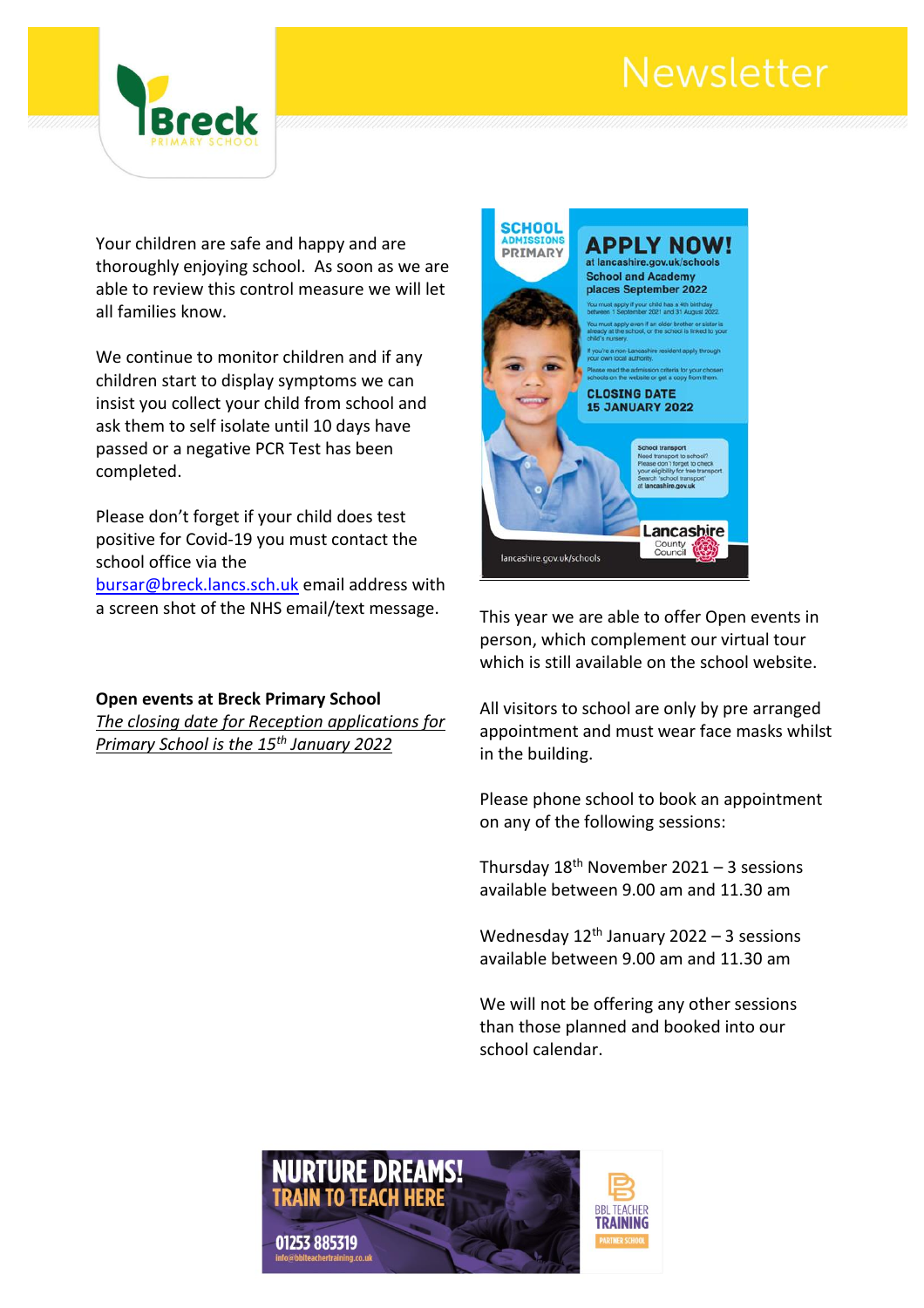

#### **School Uniform**

Please note that our school uniform supplier is Price and Buckland and all branded uniform can only be ordered on line from them – they can take up to 4 weeks to deliver.

### [https://www.pbuniform](https://www.pbuniform-online.co.uk/breckprimary)[online.co.uk/breckprimary](https://www.pbuniform-online.co.uk/breckprimary)

Pieces of generic uniform generally available from high street stores and supermarkets are accepted so long as the school colour scheme is followed.

#### **Kind regards Mrs C Brindle Headteacher**

#### *COMMUNITY INFORMATION*